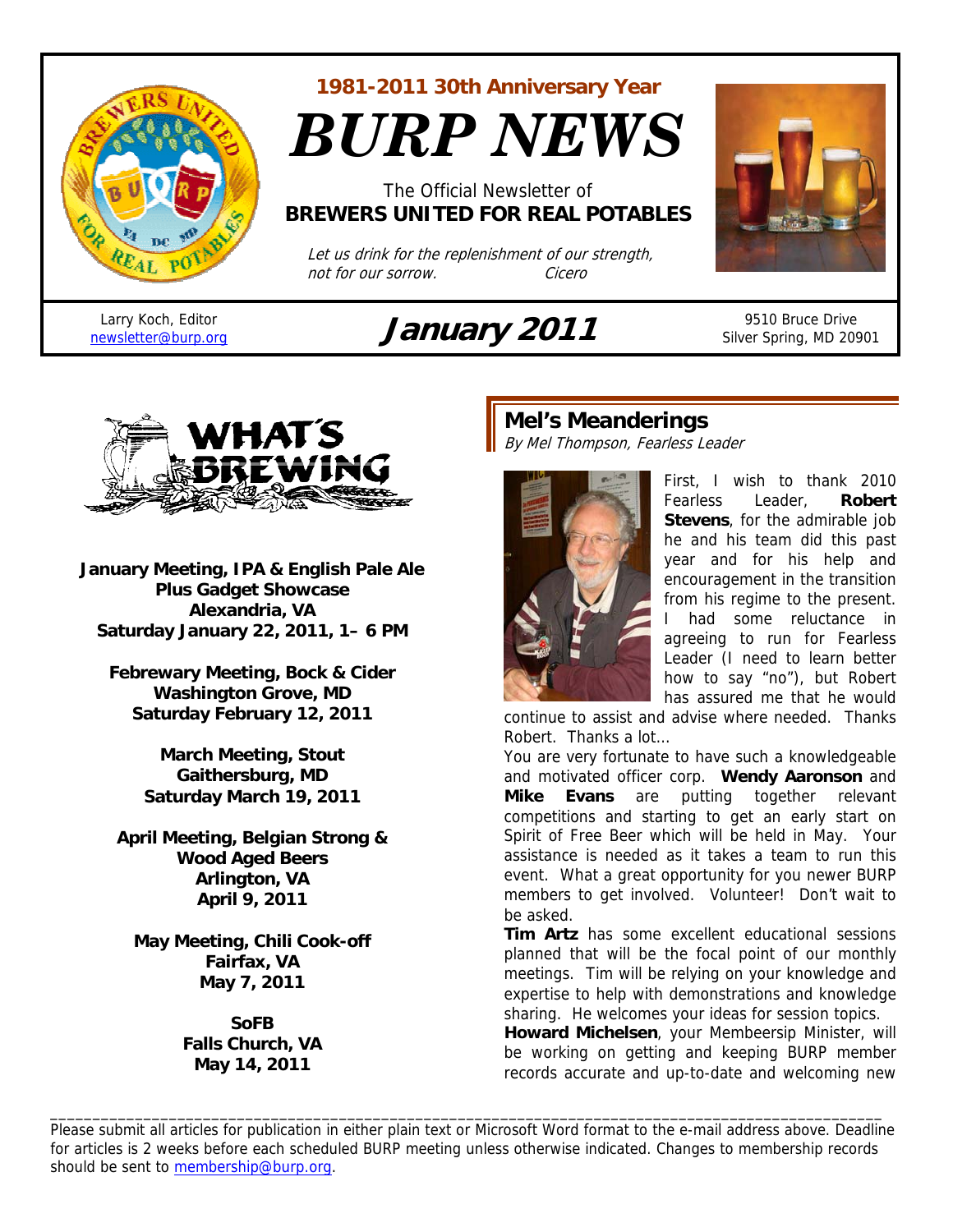members. Tim and Howard also have some activities, such as brewing demonstrations, in the works that will be beneficial to new brewers and show off our brewing skills to the public.

**Bill Ridgely** and **Matt Pyle** and their team will be managing the website and the huge amount of information it contains. Your help is asked to help them keep data accurate. They welcome any suggestions you may have for improvement or inclusion. Also, Bill has some great things planned for BURP's 30<sup>th</sup> anniversary. Can you believe that BURP has been around longer than some of you?

And, where would we be without the money man? **Mark Hogenmiller** is the caretaker of your BURP investment. He will assure that you are getting a good value for that investment. Mark runs the raffles at the monthly meetings which are a major source of club income. If Mark is unable to attend a meeting, will you step up and run the raffle for a day?

This year BURP will share some of that income with relevant local charities. If you have a favorite charity of a local nature, please let us know. The main criteria are: preferably local, observable results, low administrative/advertising expenses, and don't proselytize. There are many food banks, for example, that operate with less than 5% administrative costs which means that 95% of the money invested is getting to the place where it is intended.

When you attend meetings, make sure you get a name tag. Some of us are in need of name reminders. Please don't be offended if you notice me looking at your name tag when I greet you as I seem to continually call people by the wrong name if not continually reminded.

I must say the term "Fearless Leader" is somewhat a misnomer in my case. I'm actually very afraid. Afraid that I will get too serious with the planning and politics of BURP and won't have as much fun as I generally do brewing and consuming beer with such an enjoyable and eclectic group as you BURPers. There is a lot to do from the mundane, such as meeting set up and clean up, to planning and implementing such events as Spirit of Free Beer, the Real Ale Fest and pub/brewery crawls. Your help, with both the mundane and complex, will assure that we all have a great 2011. Remember, brewing may be individual, but BURP is a team sport. Cheers!

# **Andy's European Beer Journal Dusseldorf and Cologne**

By Andy Anderson



We interrupt this monthly article for an important news bulletin. This is the last "Andy's European Beer Journal" article for the monthly BURP newsletter. The reason for this is that I am no longer stationed in England. The exchange program I was on was terminated after only 9 months, so I was sent back to DC at the end of December.

As I can't really write a European beer journal from Annandale, this January column will have to be my last.

Before I was to be sent back to the US, Kathy and I took the opportunity to visit Dusseldorf and Koln (that's the German spelling; in English we spell it as "Cologne") for four days as a last visit to "The Continent".

(I was originally going to stretch this to two columns, but since this is my last, I'll just give the highlights. If you are thinking of visiting, feel free to ask me questions on additional details.)

Dusseldorf and Koln are only about 25-30 miles apart, so if you visit one, you might as well go to the other. The Dusseldorf airport is the 3<sup>rd</sup> largest in Germany (after Berlin & Munich), so it's not hard flying there. The airport is only 6 miles and a short tram ride (S Bahn) from the center of the city, which makes it quite easy to get into the city-center of Dusseldorf without a car.

Dusseldorf is the center of German fashion and banking. It is also known as a "Convention Town". The summer months are actually the best time to visit, because from August to April it can be overwhelmed with conventions, which raise the hotel rates to astronomical levels. If you plan to visit, you are better off looking at hotel rates before looking at plane ticket costs. In fact, the day Kathy and I arrived in town was the last day of a medical convention, which meant the Altstadt was so crowded, we could not even get into two of my favourite pubs.

For a beer geek, Dusseldorf is known for its Altstadt (Old Town) and its alt beer. The Altstadt really does look old, although it has all been rebuilt since US bombers obliterated it in WW II (it's right next to the docks on the Rheine, so it was a real military target). There are four "brewpubs" in town which make Dusseldorf Alt, three of which are in the Altstadt and the other is just outside. Two of the breweries are quite good (Schlussel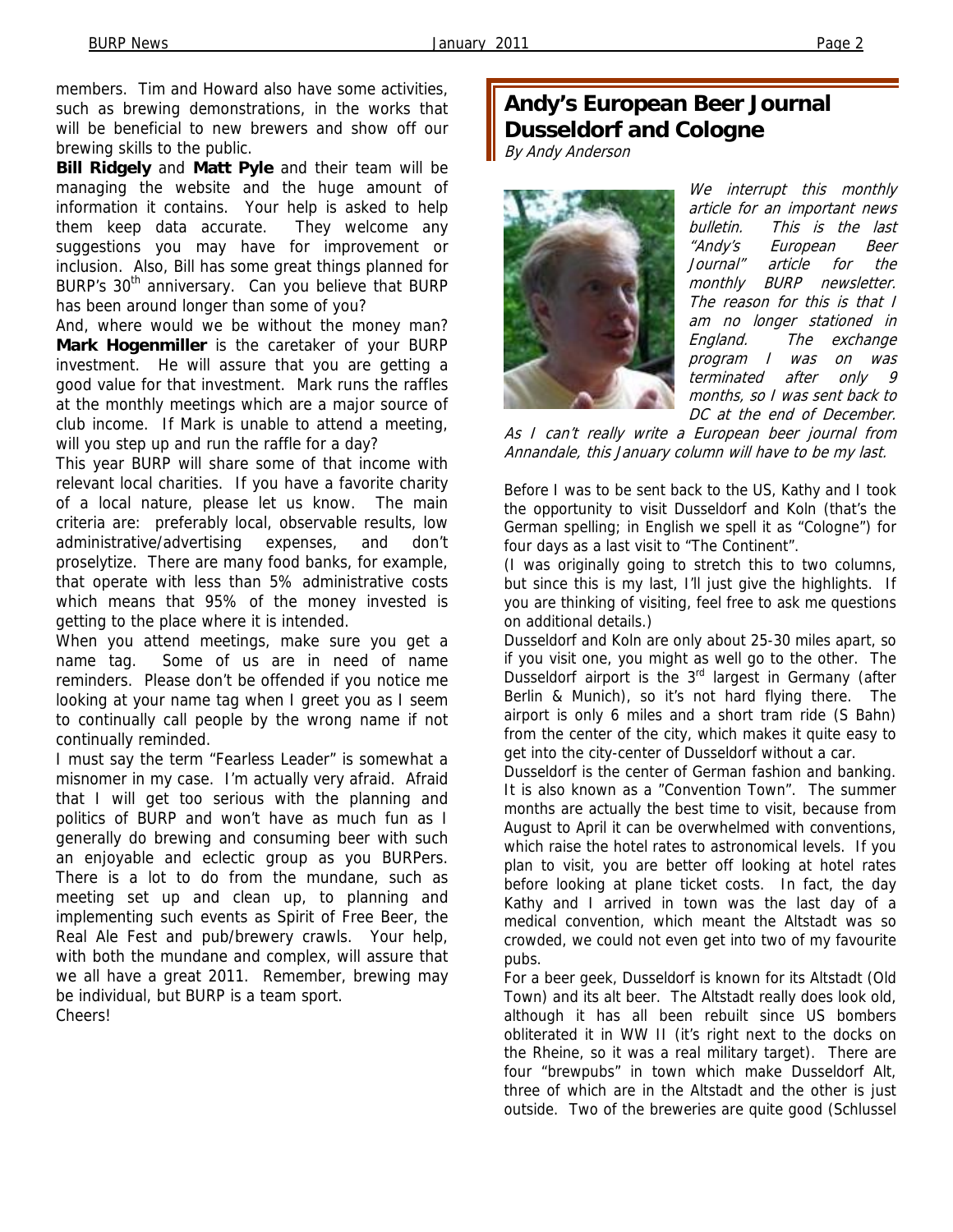and Schumacher), while two are world-class (Zum Uerige and Im Fuchschen).



Outside Zum Uerige

The beer is all served in tall thin glasses, but only in 0.25 litre size. The waiter buys a tray of filled glasses from the bartender, and he then sells them to you. Tick-marks on a decal on which your beer rests keep track of how many beers you have been served. When you leave, the waiter counts all the marks, and gives you your bill.



Inside Zum Uerige

I consider the alt served at both Zum Uerige and Im Fuchschen to be some of the finest beer I've ever drunk, yet it seems so simple: pils malt, a little roast malt for color, a lot of Spalt hops for finish bitterness, the appropriate ale yeast, and then a lager period.

But as much as I love sitting (or standing) and drinking that lovely alt, eventually you do have to go visit Koln for its speciality: Koelsch.

Actually, just as how Dusseldorf's Altstadt dates back only to the 1950's, the history of koelsch in Koln is also rather recent. In 1986, a total of 20 breweries within Koln banded together and stated that Koelsch would be

the official beer style of Koln, and Koelsch could only be officially made within Koln. This is somewhat similar to the Appellation d'origine Controlee which says that the sparkling wine from the Champagne region of France is the only sparkling wine which can be called champagne. While 20 breweries signed that accord back in 1986, eight of them have now been gobbled up by a large brewery group. So those eight brewpubs no longer brew, and serve "their" beer which is actually brewed by one of the big boys. See? We have much in common with our European brethren …



P.J. Fruh – probably the most famous brewery in Koln

Koln also has an old town which is just south of the main train station (Hofbahnhof) and the BAC (Big Ass Church – their cathedral is monstrously huge). So the breweries and pubs are quite easy to access by train. The old town is also along the Rheine, so you could always travel between Dusseldorf and Koln by boat … although a train means less time is wasted between beers  $\odot$ 

Koelsch is light and effervescent, but the better examples still have noticeable hop bitterness and balancing residual malt sweetness. It was a cold day, so I may not have properly appreciated it, but I could see these as being quite quenching if consumed on a warm day. As an aside, after becoming accustomed to British bitter over the past year, the high carbonation level in Koelsch had me burping all day.

Koelsch is served in a thinner and even narrower glass than alt beer. Plus, you only get 0.20 litre per serving. However, just like in Dusseldorf, marking the decal with each beer is how the waiter keeps track of your bill. When the beer comes out of the keg, it must sit for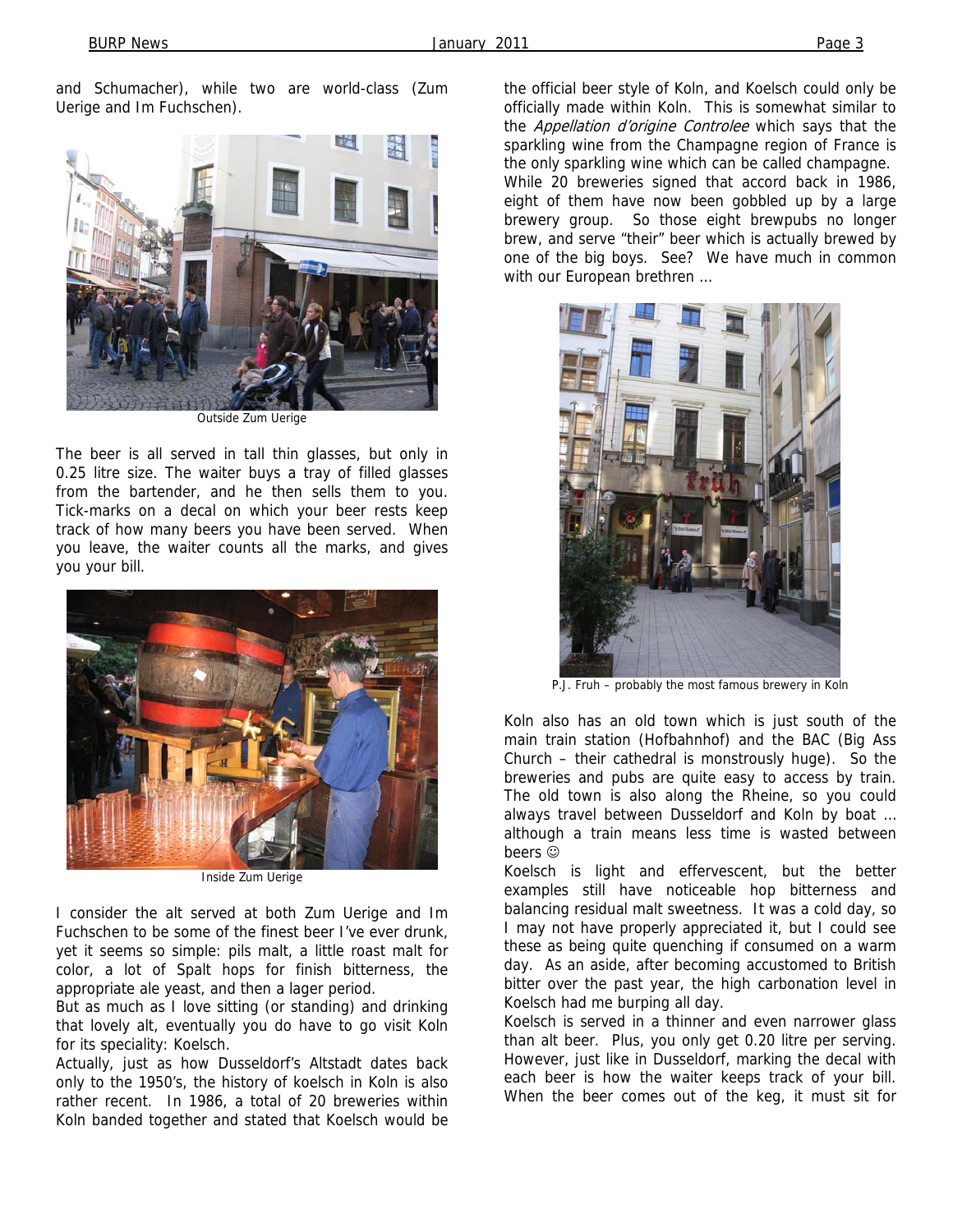about 30 seconds before being topped up, as it is carbonated to a higher level than alt.



Malzmuhle – My favorite koelsch in Koln

Of the several different Koelsch beers we tried that day, I'd have to say that my favorites were from PJ Fruh and Malzmuhle. But with that being said, it's actually quite enjoyable to pop into a pub, drink a small glass of Koelsch, go back outside and walk 100 yards to a pub offering a different variety. With the small glass sizes, the lower alcohol levels, the variety of brewers, and the relatively tight density of pubs in the old town, it's possible to have a pretty good pub crawl without getting too inebriated. But after 7 hours in Koln, we had to return to Dusseldorf, for more alt beer!

Anyway, that's it for my final column. I've enjoyed the opportunity to share some of my experiences while living in England, but now it's back to NoVA. Oh well, time to do some research on the new pubs and bars that have opened in the past year in the DC area  $\odot$ 

Cheers, Andy Andybrews@gmail.com

## **BURP's Co-Ministers of Culture wish you a Happy New Year! Start your Kettles and Brew**

By Wendy Aaronson and Mike Evans, Co-Ministers of **Culture** 

First, thank you for electing us as BURP's 2011 Ministers of Culture. We look forward to beginning a new decade with fun club competitions for everyone. Thankfully, the 2010 Ministers of Culture (MOC), **Wendy Aaronson** and **Colleen Cannon**, created a schedule until March 2011, so you have something in the schedule, fermenter, or bottle by now.

We had three immediate goals when we took office in January. First, we wanted to conduct a survey to determine why people enter or do not enter competitions and what we should consider to encourage more participation and improve the monthly competition program. Second, we wanted to set a date for Spirit of Free Beer 2011. Our third goal was to prepare a competition schedule that would promote participation.

**Why do we want more participation in a monthly competition?** Because club competitions challenge a brewer to formulate a recipe that will fall within style specifications or a broad category as communicated by the MOCs and apply good techniques that will result in a great tasting beer. Competitions encourage a brewer to advance their brewing skills either by improving recipe formulation and technique based on objective feedback from scoresheets or by experimenting with styles they have never brewed. One key element of competing is self-improvement. A competition promotes education and the availability of great tasting home-brewed beer at meetings. Also, brewers deserve recognition.

**What did we learn from the Monthly Competition Survey?** Many thanks to all who responded. We really value your feedback. There were 39 respondents as of January 8. This is only 16% of the members, but the survey is still open until January 16, so there is still a chance to respond. Ten respondents did not enter any competition in 2009 or 2010, but four of these individuals don't brew, one doesn't live in the area, and two just joined the club. 46% preferred BJCP competitions, and 49% had no preference. Over 60% entered competitions to participate in a club event and receive an objective evaluation. 37% said competitions encourage them to brew a beer they would not ordinarily brew. 60% would enter more competitions if the schedule was published earlier or 18 months in advance. This is consistent with the 58% who said they would enter more competitions if they had the right beer style. 40% wanted input into the beer styles and 33% would enter if a single container of any shape or size was accepted. 22% thought that Brewer of the Year (BOTY) was not an incentive. The others were split between being an incentive or they don't care. Those that thought it was an incentive liked breaking it into divisions to give more recognition. Several excellent comments offered recommendations for running the monthly competitions and you can expect some changes based on these. Other comments addressed awarding BOTY points.

**What changes can you expect for 2011?** We are publishing a schedule until March 2012, but we will send out another survey to receive input for April and June 2012 competitions. Our apologies to the next MOC(s) for making decisions during your year, but we think you will appreciate it in the long run. You can do the same for the next MOC(s). Our competition schedule aligns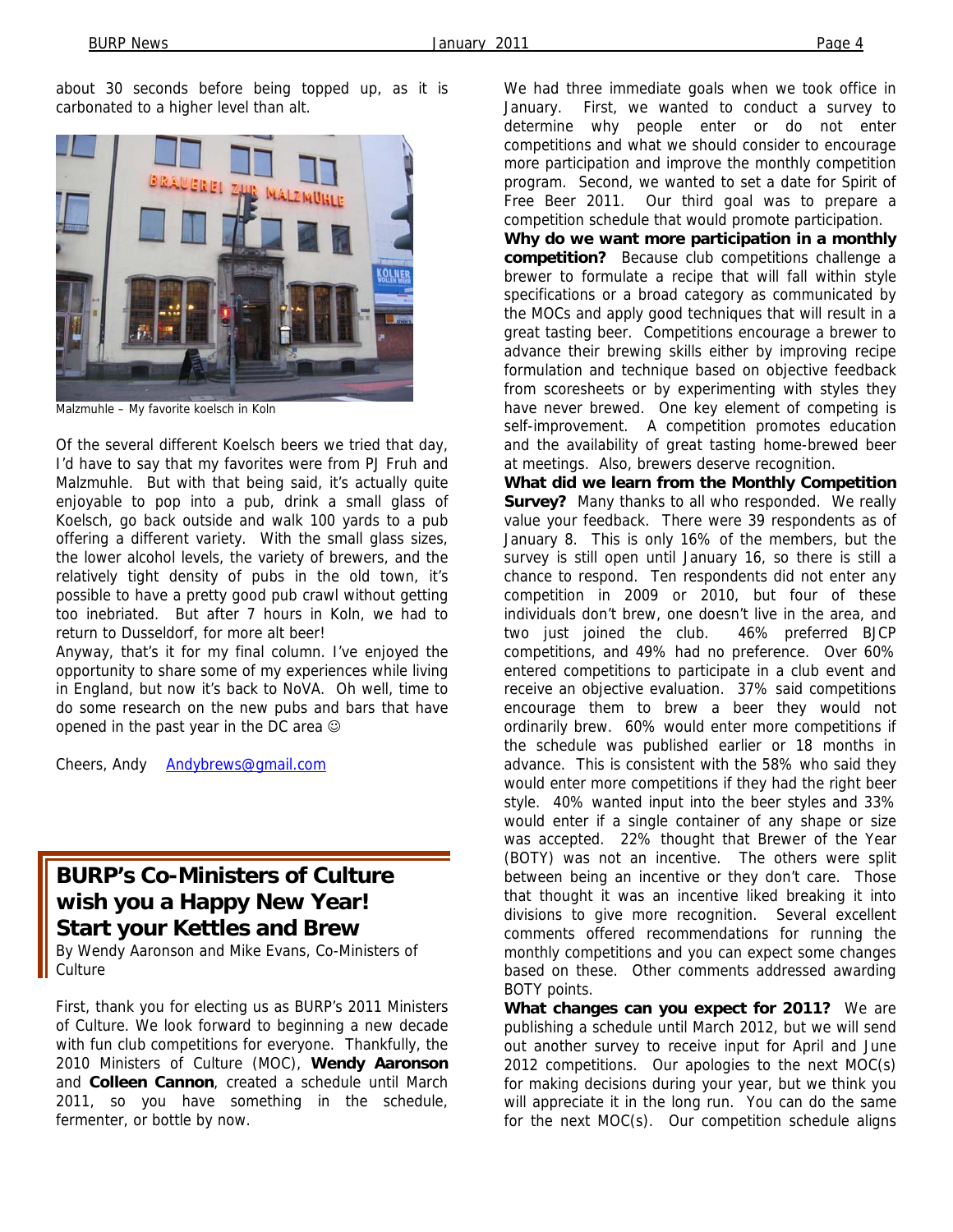with the AHA Club-Only competitions for 2011. BURP will reimburse the entrant of the AHA Club-Only competition for costs related to registration and shipping. We will experiment with accepting a single container of any shape or size. We will also begin the competition promptly at the beginning of the meeting so that judges have sufficient time to mingle and participate in other activities. To do this, we want you to preregister, label the bottles and ensure that these are delivered just prior to the meeting. We will gladly accept them at any time prior to the meeting if you cannot arrive that early or can't give them to someone who can get them to us. Changes for BOTY are still being discussed; however, limiting BOTY to monthly competitions is under consideration.

**Monthly Competitions:** At this time, our schedule looks forward 15 months and is also posted on the BURP page on-line. For 2011 until March 2012, there are 16 BJCP styles being judged in 11 monthly competitions and three or possibly four non-BJCP or popular vote competitions. Cider and mead are on the schedule and we are working on a BURP/WortHogs challenge for next January. This year, we are also including AHA club competitions into our monthly schedule and winners will receive BOTY points for these. BURP will provide a "kit" for the all German beer competition and we are proposing that this be a team Battle of the Sexes competition. Only two bottles per entry will be needed for monthly competitions unless it is a keg or growler competition. As stated above, we are willing to experiment with a single container competition in January. See January Competition information below. Monthly judges and stewards will continue to receive free raffle tickets for a special drawing at the December meeting. We will introduce changes that we hope will promote education, encourage broader competition, and provide more free beer to share. We want to align some educational sessions with the monthly competitions. Two months prior to the competition, we would like to discuss recipe formulation and offer a small tasting at the monthly meeting. The monthly column will direct readers to good sources for recipe ideas. To encourage entries, each entrant will receive a BOTY point (one point per entrant, regardless of how many entries in the same competition).

**Brewer of the Year**: Respondents liked the division breakdown or didn't care, so we will keep it. These are Individual, Team, and New Brewer/Extract. We especially want to encourage extract and new brewers to take advantage of the New Brewer/Extract division. At least 2 extract brewers did not enter competitions because they thought they didn't have a chance. We disagree. First, ask **Calvin Perilloux** or **Mike McGuire** about their award winners. We also give the Bill Moe Award to the top extract beer in SOFB. Finally, you have to play to win BOTY if competition is important to

you. **Team Aaronridge** entered 11 monthly competitions in 2010 and 10 entries in SOFB to get an overall second. We know **Mel Thompson** entered twice as many beers in SOFB. Even if an extract brewer doesn't place as a top three overall winner, the brewer still has an opportunity to place in the New Brewer/Extract division.

**Spirit of Free Beer**: Spirit of Free Beer will be at Mad Fox Brewing on Saturday May 14. The competition is registered with the AHA/BJCP Sanctioned Competition Program. Information about it should be in the next Zymurgy. The first planning meeting is Tuesday, January 11 at Mad Fox. Volunteers are always needed. Don't miss the fun of getting involved. Please contact us if you are interested.

| January           | IPA &                                     |  |  |  |
|-------------------|-------------------------------------------|--|--|--|
|                   | English Pale (AHA-1/28)                   |  |  |  |
| February          | <b>Bock (AHA-4/16)</b>                    |  |  |  |
|                   | & Cider                                   |  |  |  |
| March             | Stout                                     |  |  |  |
| <b>April</b>      | Belgian Strong &                          |  |  |  |
|                   | Wood-aged (AHA-5/5)                       |  |  |  |
| May               | Best with Chili (popular vote)            |  |  |  |
| June              | None                                      |  |  |  |
| July              | <b>Mead</b> $(AHA-8/?)$                   |  |  |  |
| <b>August</b>     | American lager, California Common &       |  |  |  |
|                   | Specialty/Experimental/Historical -       |  |  |  |
|                   | Category 23 (AHA - Sept/Oct)              |  |  |  |
| September         | All German Beers (Beer Kit, Battle of the |  |  |  |
|                   | Sexes, popular vote) &                    |  |  |  |
|                   | German Wheat/Rye (AHA- 11/25)             |  |  |  |
| October           | Porter                                    |  |  |  |
| <b>November</b>   | <b>Real Ale</b>                           |  |  |  |
| <b>December</b>   | Holiday beers (Popular vote)              |  |  |  |
| January           | Imperial - BURP/Worthogs Club Challenge & |  |  |  |
| 2012              | Dark Lager (AHA - Jan/Feb)                |  |  |  |
| February          | <b>American Ale</b>                       |  |  |  |
| 2012              |                                           |  |  |  |
| <b>March 2012</b> | <b>Stout (AHA - Mar/Apr)</b>              |  |  |  |

**2011 Monthly Competitions (AHA club-only competitions and deadline for entries are in red)**

**January 2011 Monthly Competition:** Fire up your kettles for the New Year and make a resolution to whip Mel. In January, there will be two competitions. The first is Category 14 - India Pale Ale. This includes English IPA, American IPA, and Imperial IPA. Style guidelines can be found at http://www.bjcp.org/2008styles/style14.php . Also, you can view recipes at http://www.brewmonkey.com/recipes/recipesbycat.php?id=14 . The other competition is English Pale Ale. This is Category 8, and it includes Ordinary, Special, and Extra Special Bitter. The style guidelines can be found at http://www.bjcp.org/2008styles/style08.php . The winner of this category will be sent to the AHA Club-Only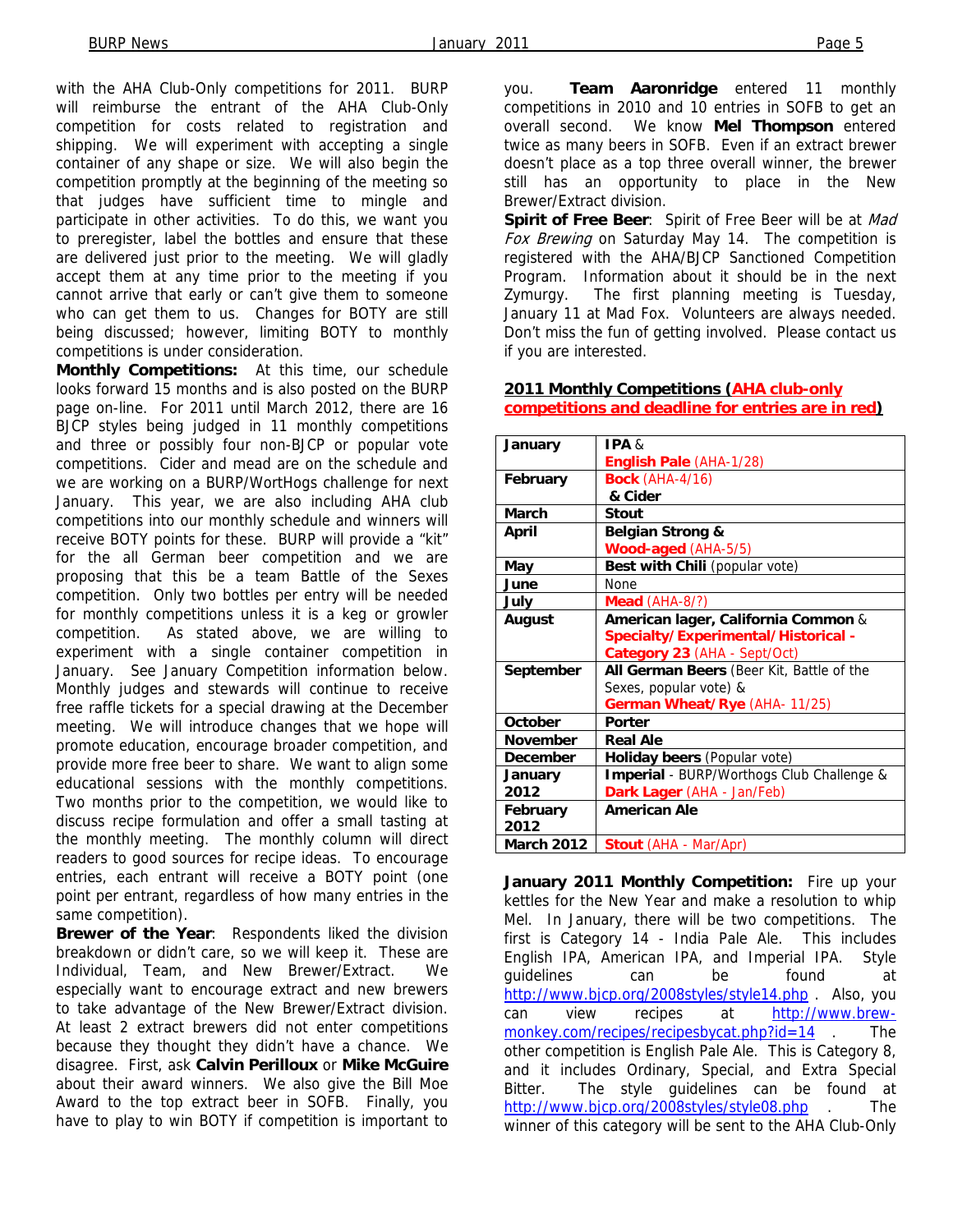competition. Brewer of the Year points go to all entrants and the winners of the IPA and English Pale Ale competitions. A ribbon will only be awarded for the IPAs. For both competitions, you will need the equivalent of at least two 12 oz bottles. Your entries can even be in an unmarked container with a carbonator cap. You must pre-register. Send us an email with the following information by Thursday, January 20: Brewer Name(s), Division (Individual, Team, New Brewer/Extract), Category and Subcategory, Beer Name (optional). We will issue an entry number. Label your bottle with that number.

**In February:** There will be two competitions. The first is Category 5 - Bock. This includes Maibock/Helles Bock, traditional Bock, Doppelbock, and Eisbock. The style guidelines can be found at http://www.bjcp.org/2008styles/style05.php. The other competition is Cider. This is a great opportunity to bring out the ciders made from the Distillery Lane apples. Please see **Tim Artz's** article for more information. BOTY points will go to all entrants and the winners of both competitions. A ribbon will also be awarded for both competitions.

**In March:** We will have a Stout competition. Please see the article by **Phil Sides** in this month's newsletter. Style guidelines can be found at http://www.bjcp.org/2008styles/style13.php . BOTY points will be awarded to entrants and winners. Ribbons will be awarded to the winners.

For recipe ideas, there are several books in the BURP library. Contact **Bill Ridgely**, and he will bring these to the January meeting.

## **Artz's Craft: Enlightenment Update**  By Tim Artz



Happy New Year! We have a lot of exciting stuff going on with the educational program this year.

First up in January is a repeat of our Gadget Showcase. Please bring your brewing gadgets out to share with other BURPers. It can be something you made or just a clever device that you acquired. We will set up an area to display the

gadgets, and then we will have a time during the meeting where folks can browse the display and have

you talk a little bit about your gadget. Homebrewers are creative and resourceful, and we can all learn some neat tricks and tips by showing some of the tools that help us brew better beer.

In February, we will ask all who made cider last year to bring out your ciders for a club competition. I'm hoping to get Distillery Lane's **Rob Miller** to join us for judging and doing some detailed evaluation and comparison of our products. We will learn what makes ciders taste best, and hopefully get a chance for the winners to explain to us what they did that made their ciders stand out. Please bring at least one liter of any cider you want to enter. You will need to specify the style and carbonation level; and if you are in the top entries, we will put you on the spot to explain how you made such great cider.

We will have several months of **Steve Marler's** beer evaluation group discussion as was done last year at the meeting at Langlie's. That session was well received, and Steve has agreed to do it several times through 2011.

In April, we will have a brewing Yard Sale at the meeting at **Bud and Helen Hensgen's**. Many of us have expanded our breweries or have moved beyond certain pieces of gear and our inventory. Those things that helped you get started will be great additions to our new brewers' homes. Turn your castoffs and clutter into cash! New brewers, this is a great chance to get some pieces at low, low prices! Please: (**John Gardiner** take note) homebrewing gear only!

July's meeting will feature a Mead discussion and tasting. We will also have a club competition, so get ready to bring out your best meads! If there is interest in making mead, we can meet offline to brew a BURP 30<sup>th</sup> year commemorative mead.

Several other activities are in the works:

- $\checkmark$  I don't know about you, but I would really love if we could get the **Pyle's** to do another Lambic blending session!
- $\checkmark$  Sake making is still in the works. When I get around to it!
- $\checkmark$  Several folks have asked about various fermented foods workshops. We'll do some impromptu sessions on sourdough, cheese making, and pickling.
- $\checkmark$  I am hoping to get copies of score sheets from SoFB so we can have a set of top judges do an analysis of the feedback our judges give to our brewers. Looking at a large sample will let us see where our judging skills can be improved.
- $\checkmark$  1 am looking for ideas for an experimental brew, where we would produce one large batch of wort and treat different portions of it in different ways. Then we will compare the results. See me if you have ideas!
- $\checkmark$  For September, we are planning another BURP Oktoberfest (yes, I will cook the brats and smoked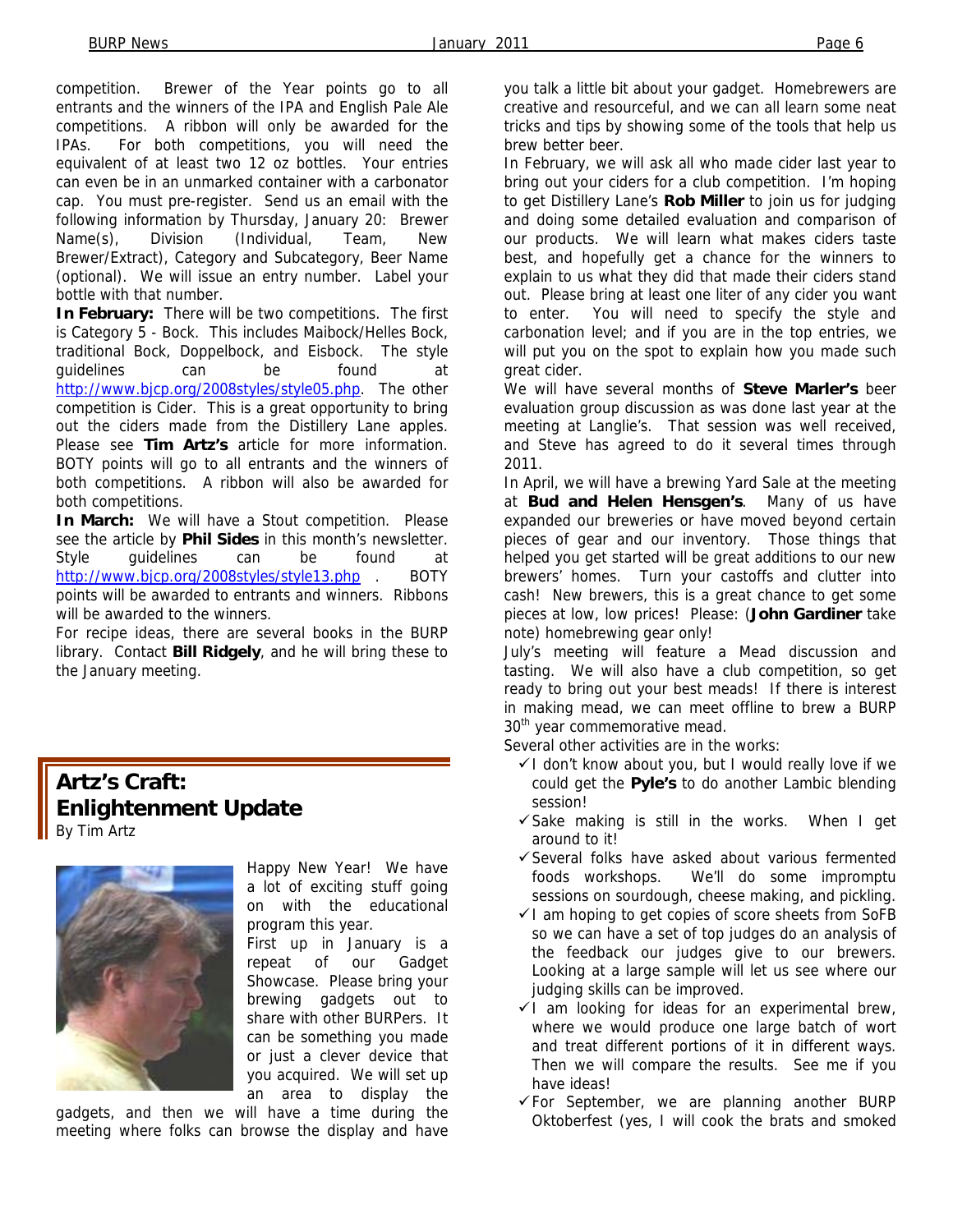chicken!). For this meeting, I am planning to work with **Wendy Aaronson** on a kit competition brewoff. BURP will provide a set of ingredients, and it will be up to the entrants to use the kit to brew a German style beer. Popular vote will decide which is best!

- $\checkmark$  Folks have had interest in recipe formulation. I will assemble a small group to do this and we will put our new skills to work on planning and brewing a beer to commemorate BURP's 30<sup>th</sup> anniversary. It may not be THE official BURP commemorative beer (that takes months of committees and hundreds of e-mails), but it will be A Beer.
- $\checkmark$  Last, but not least, there is interest in a BJCP judging class. To pull this off, I am going to need a lot of help. Please see me if you can teach the class or at least lead one or more of the sessions. I think having a variety of lecturers will help our new judges learn more about how to be a great beer judge. Once we have volunteers to teach the course, then I will solicit students.

## **Lyon Park Community Center Fund Raiser and BURP Membership Drive**  By Tim Artz



The kind folks from the Lyon Park Community Center, site of BURP's holiday banquet, had a great idea to raise funds for the center and help BURP reach out to the community. As a result, I have been in discussions with them on a brewing

demonstration event.

They are shooting for a date in March or April. They are going for at least 50 people. If they have high demand, then they will let me know so we can adjust our plan.

The plan is to set up a brewing station outside with a table, pop-up canopy, and brewing set-up. BURP will bring the brewing equipment and ingredients.

We will have two other activity stations with one for bottling beer, and one for making root beer. We may use the two kitchens for this.

There will be a membership table for folks to join BURP.

I suggested we can show the Michael Jackson Beer Hunter DVD's inside the building (I have them). They will have snacks and craft beer to serve. They will get a daily ABC license for this. BURP will bring a small quantity of homebrew to sample.

We need the following volunteers:

- 2 people to do the brewing demo
- 2 people to do the bottling demo
- $*$  1 person to do root beer demo
- \* 2 people to staff the membership table
- **# 1 floater to keep track of things**

We will also need volunteers to round up supplies and equipment for the demos.

Please contact me if you can help (tartz@cox.net). This is a great way for BURP to support the community and to welcome some new members into BURP's fun world of homebrewing.

#### **Trivial Beer-Suits**  By Charlie Pravitt



Hello all – I am making one of my periodic visits to your neck of the woods, as I will whenever I bump into a newz-worthy beerrelated item. This one comes from the November 2010 Scientific American, a short article credited to W. Wayt Gibbs and Nathan Myhrvold and entitled The Incredible Edible

Foam. Your beer's head is an example of an edible foam, along with froths topping all sorts of other drinks plus culinary inventions featuring frostings and the like. The article says that foams are made up of bubbles selforganized into films according to three rules proposed by Belgian physicist Joseph Plateau back in 1873:

Rule 1: Three film surfaces intersect whenever bubbles join. As the authors say "Not two; never four-always three", a line reminding me of the prayer for the holy hand grenade in Monty Python and the Holy Grail.

Rule 2: Once they have stabilized, the angle of intersecting films is always 120 degrees.

Rule 3: If edges meet at a point, "the edges always number exactly four" (my note: not three, never five…). In 1976, mathematician Jean Taylor proved that for two bubbles, these rules follow from the action of surface tension, forcing the bubbles into the most stable configuration. The authors note that attempts to generalize this principle to more than two bubbles continue.

A second issue under examination is the arrangement of bubble shapes that will fill a container while using the least surface area. In 1887 none other than Lord Kelvin proposed the answer to be a "honeycomb of tetradecahedrons" (there's a word you can use to impress people), each with six square and eight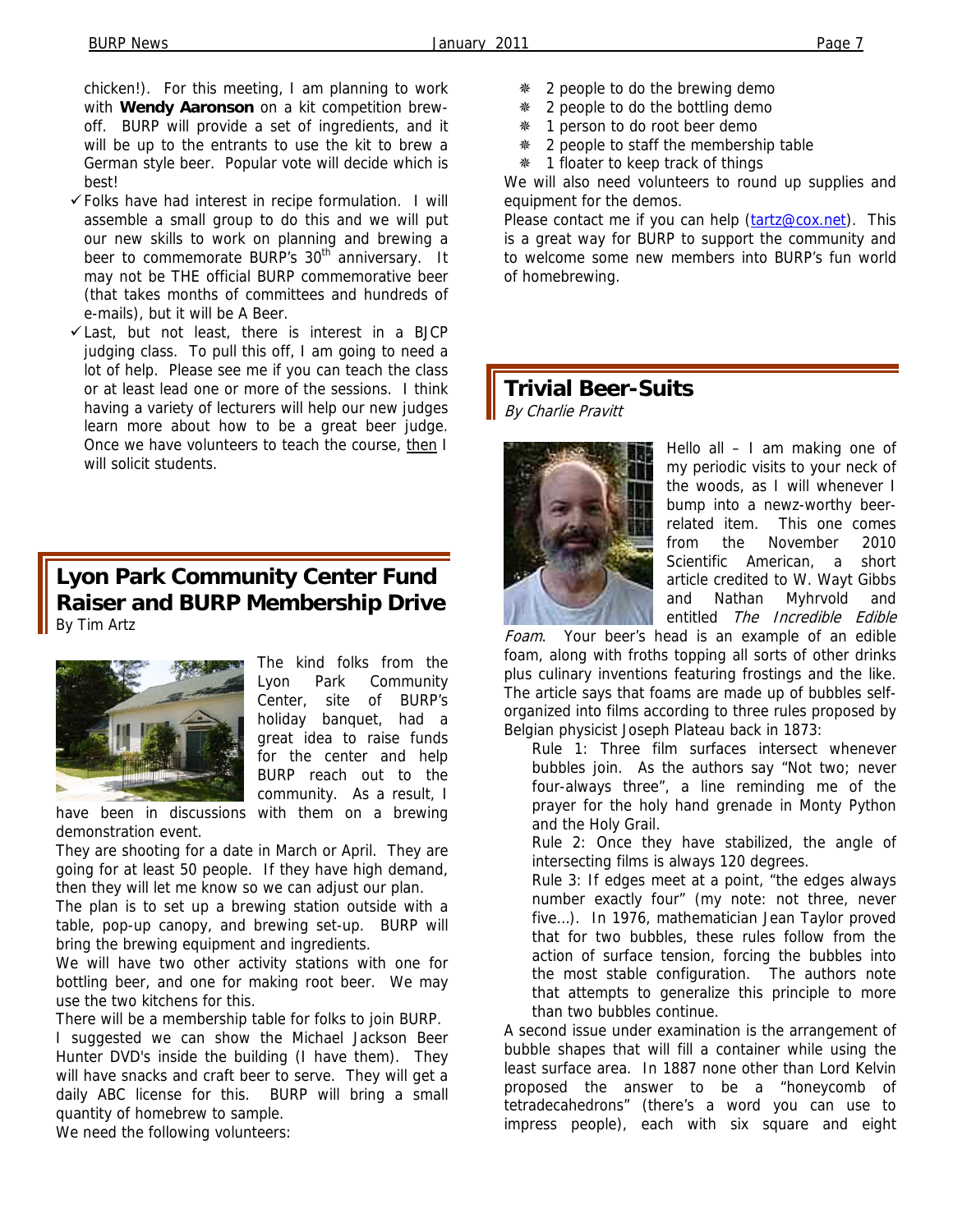hexagonal sides, but in 1994 physicists Dennis Weaire and Robert Phelan topped that with a two-type structure, mixing cells made up of twelve pentagons and cells constructed from two hexagons and ten pentagons. Bubbles not following Plateau's rules pop quickly, as do bubbles too small to handle the surface pressure. "That is one reason that liquid foams become coarser as they age-and why it is best to sip your cappuccino while it is fresh." Or your beer, I presume. While contemplating the physics of the head. Or not.

### **BURP 10 and 20 Years Ago**

Compiled By Bill Ridgely

#### **20 Years Ago, Jan 1991**

BURP rang in the New Year (and the beginning of its 10th anniversary year) with a meeting at the home of two of its most illustrious members, **Bob and Ellie Tupper**, in Bethesda, MD. This was a rare weeknight meeting, starting at 7:00 PM, but the fact that it was a "school night" didn't keep the crowds away. There was an excellent turnout to support the stated agenda of electing club officers for the year and (ah, yes, beer!) selecting the club's best homebrewed India Pale Ale. To whet the appetite of the crowd (over 60 people were in attendance at one point), Bob and Ellie provided a keg of Wild Goose Amber Ale from the popular Cambridge, MD brewery of the same name. Many other great beers (and, of course, great food) were made available for club consumption. December "Brewer of the Month" **Joel Spencer** became BOTM for January since he was unable to attend the previous month's holiday banquet. His holiday Strong Ale, made with the club-supplied ingredients kit, was deemed excellent by all attending. A number of other homebrews left over from the banquet were brought together to create a "Name the Beer Style" competition conducted by the club's outgoing president. We were all stumped by several entries which didn't seem to fit into any known style category, but it was a lot of fun as well as educational. Next up was a commercial IPA tasting to help club members better understand the style prior to voting for the best club entries. Unfortunately, I don't have a record of the beers tasted, and my memory is a bit foggy (Yes, that whole meeting was a bit foggy). My guess is that the lineup included the legendary Ballantine IPA, which was still being brewed at the time at the old Berghoff Brewery in Ft Wayne, IN (which closed later in 1991). As the tasting concluded, competition coordinator **Laraine Henchal** handed out the ballots for the club contest. There were 13 entries

in all, an excellent showing. At meeting's end, the winners were announced: 1st place, **Jim Busch**; 2nd place, **Tim Ness**; and 3rd place, the "Frugal Brewer" himself, **John Gardiner**. BURP's 1991 officer lineup was announced at meeting's end. BURP founding father **Ralph Bucca** took over the reigns of President (his 2nd administration); **Wendy Aaronson & Chuck Popenoe**  were elected co-Vice Presidents; **Erik Henchal**  continued in his role as Secretary and Newsletter Editor; **Jim Dorsch** was elected Treasurer; **Bill Ridgely** moved out of the Presidential Palace to become Li-Beerian; and the Frug, **John Gardiner**, took on his new role of Mem-Beer-Sip Chairman with his usual aplomb.

BURP News editor **Erik Henchal** managed to get the January 1991 issue published before being called back into service as Desert Shield abruptly turned into Desert Storm. Your humble compiler, as outgoing club Prez, kicked off the issue with a follow-up to his "Whence BURP" editorial of several years before. It was the beginning of a self reflection period for the club that came to a head with BURP's rather embarrassing presence at the AHA Conference in Manchester that year. But much better things were in store in subsequent years. The post-prez column was followed by **Jim Dorsch's** "Whole BURP Catalog" (timely, considering Jim's key role in the conference postmortem later that year). Notable in Jim's column was the news that a new regional "brewspaper" had just published its first issue. **BarleyCorn**, edited and published by longtime BURPer **George Rivers**, was to make a significant mark on the mid-Atlantic beer scene. Next up was an announcement for the brewing of a special barleywine to celebrate the club's 10th anniversary. Based on a recipe from late BURPer **Phil Angerhofer**, the beer was to be brewed at the home of **John Gardiner**. The intent was to consume the final bottles of this beer at the club's 20th anniversary celebration in 2001 (**Compiler's Note**: There is at least one bottle remaining of this brew, now 20 years old. It will be made available for sampling at the club's 30th anniversary celebration this September). Newly elected BURP Prez **Ralph Bucca** reported next on his "Fermentation from Hell', a batch of prickly pear cactus mead that went terribly wrong and tried to consume his house. Rounding out the issue was a review of 1990 club activities by the inimitable **Emil Markulis**.

#### **10 Years Ago, Jan 2001**

BURP began its 20th anniversary year with a major event, the 3rd Spirit of Belgium Conference and Competition, held in Arlington, VA over the weekend of Jan 13-14. Conference organizer **Colleen Cannon**  (who was PISSED OFF that Belgian beers were becoming harder to find in the DC area) and her team of erstwhile colleagues put together a memorable program, packing an incredible array of seminars, Belgian and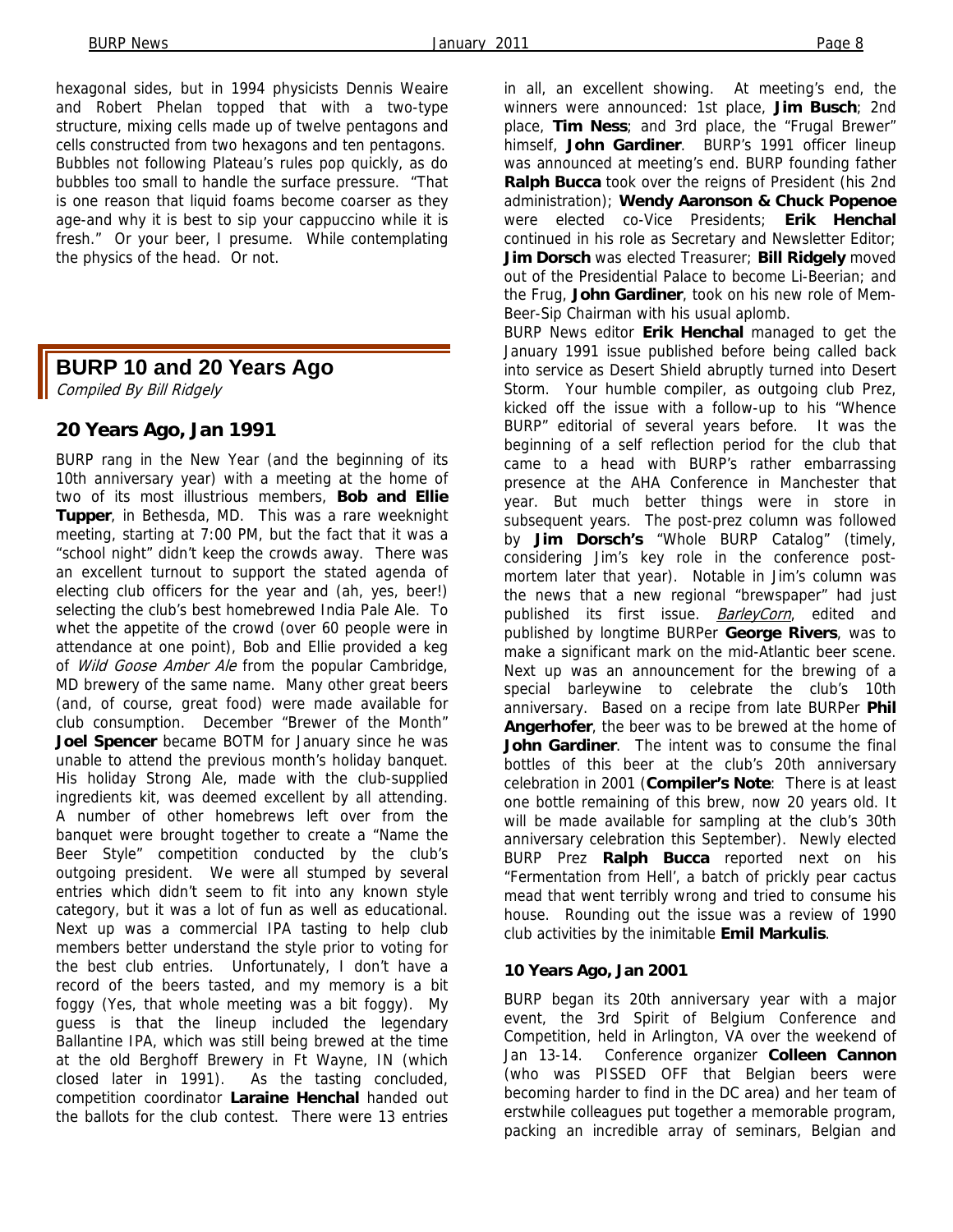Belgian-inspired beer tastings, and a Belgian-inspired closing banquet around a Belgian-style homebrew competition. The competition was a real highlight, featuring 127 entries from around the country. The Best of Show judges included two BJCP Grand Master judges (**Scott Bickham** & **Dave Houseman**), Belgian beer importer **Don Feinberg**, organizer **Colleen Cannon**, and the illustrious Beer Hunter himself, **Michael Jackson**. The event began with a keynote speech by the aforementioned Mr Jackson, followed by an informative series of seminars and round tables on such subjects as Belgian beer importation (**Don Feinberg** & **Jeff Wells**), Belgian beer fermentation (**Chris White** of White Labs), and the challenges of brewing American interpretations of Belgian styles (**Bill Covaleski** of Victory Brewing, **Garret Oliver** of Brooklyn Brewing, and grand master judge **Scott Bickham**). These seminars were followed by a fabulous tasting of Belgian beers organized by BURPer **Tim Artz** (who was the founding father of the first Spirit of Belgium in 1994). On Day Two, the homebrew competition was the leadoff event. There were many excellent beers on the BOS table, but only 3 came away with top honors. First place went to **Brian St Clair** for his Lambic; second went to **Tim Artz & Bill Ridgely** for their Oud Bruin; and third went to **Michael Valentiner** for his Saison. Following the competition, there was another amazing beer tasting, this time an incredible array of Belgian-inspired American beers organized by BURPer **Becky Pyle**. The day concluded with the banquet and competition awards ceremony, featuring a Belgian-inspired dinner prepared by embassy master chef **Geert Piferoen**. The beers on the table were provided by **Don Feinberg** (of Vanberg & De Wulf importers and Brewery Ommegang). Don described each beer as the accompanying courses were served. After dinner, **Michael Jackson** gave a wonderful keynote address with a very touching tribute to BURP and its founding fathers. Finally, the awards were presented by Don & Michael, and the event concluded with a thunderous round of applause for Colleen and her hard working team of organizers.

The website for the event, which features many excellent photos as well as the full list of competition winners, can still be viewed at http://burp.org/events/sob/2001/index.html.

The combined Jan-Feb 2001 issue of BURP News kicked off (following the announcement that the Spirit of Belgium had been Sold Out!) with candidate statements from BURP's prospective 2001 officers. The actual election was postponed to February because of the full attention the club devoted to the January conference. Next up was a reprint of a Reuters article on the "Antioxidant Benefits of Beer", in which it was pointed out that beer was "rich in the same nutrients that make fruits and vegetables good for you" as well as antioxidants that help prohibit the formation of "bad cholesterol". **Ben Schwalb** concluded the issue with his article on the "Joys of Extraction", an interesting exposition on the points-per-pound-per-gallon (PPG) calculation for determining sugar extraction from a specified amount of malted grain.

## **Hop Notes from the Li-Beery**

By Bill Ridgely, Minister of History

The new issue of Zymurgy (Jan-Feb 2011) just arrived in the BURP li-beery. You can review the contents of the issue at:

http://www.homebrewersassociation.org/pages/zymurgy /current-issue. This is the 5th Annual Gadgets Issue,



featuring descriptions of and plans for building 10 interesting brewing gadgets contributed by AHA members, including a yeast recovery device, a stainless steel false bottom (made from a vegetable colander), a hydraulic carboy lift, and a grain mill housed in an old hot rod engine block (interesting photo of this

one). Also in the issue is a nice article about Burton Ales, their history and how to duplicate them as homebrews. The "online extra" this month is "The Trials and Tribulations of Beer-Themed Gifts", a look at possible gifts for the beer geek in your life who (like me) already has \*way\* too many t-shirts, glasses, and bottle openers.

I also just received the latest issue of Brew Your Own (Jan-Feb 2011). The full contents of the issue as well as full text versions of several of the articles can be found at: http://www.byo.com/stories/issue/list/issues/278 janfeb-2011. The lead article this month is "Shout for Stout!", featuring several excellent articles on the various stout sub-styles (just in time for those of us brewing for BURP's March stout competition - also see **Phil Sides'** article elsewhere in this issue). There's also a great article (available on-line) on new hop varieties available to the homebrewer. And, of special interest to indigenous beer aficionados, there's an excellent article on pulque, the indigenous Mexican beverage fermented from the juice of the maguey plant.

The latest Dec-Jan issue of the Mid-Atlantic Brewing News is now available online in full text. Check it out on the MABN website at:

http://www.brewingnews.com/mid-atlantic/. Just click on the link for the "online edition". There's a brief write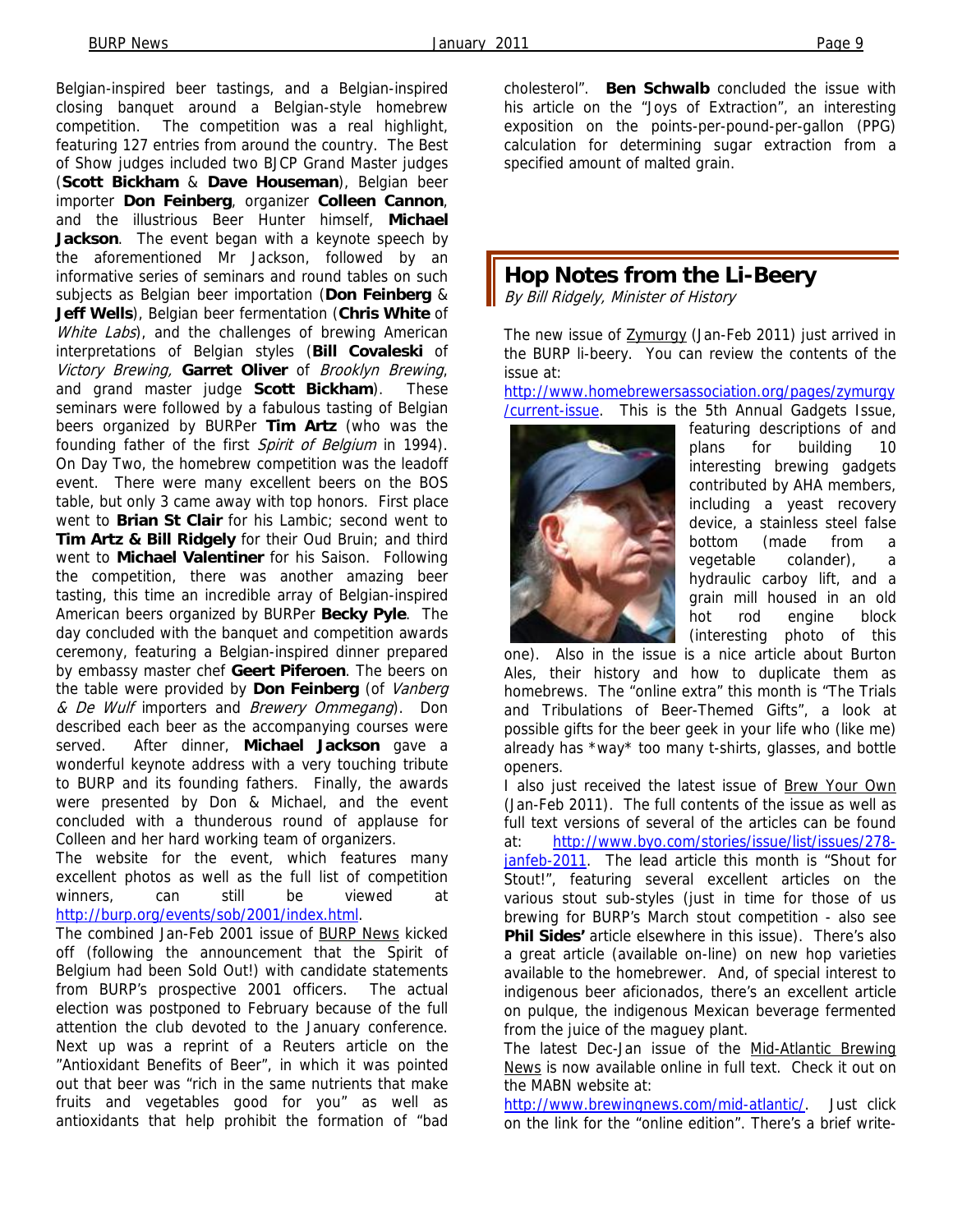up on BURP's Real Ale Festival (with a photo of my next door neighbor's daughter pulling a pint) on page 13.

Those of you who read my BURP history column this month will note a reference to the legendary **Ballantine** IPA, the beer that served as an introduction to wellhopped ales for many of us old timers. I recently found an excellent article on the history of this beverage taken from the periodical Modern Brewery Age. Written by **Greg Glaser** and published in March 2000, the full text is available for your reading pleasure at http://findarticles.com/p/articles/mi\_m3469/is\_13\_51/ai \_63841298/.

As always, the contents of the BURP li-beery are available anytime for your perusal at http://brew.burp.org/Brewing/ClubLiBeery.aspx. If you would like a book loaned to you, just let me know, and it will be delivered to you at the next BURP meeting. And, as always, if there is a book that you feel should be added to the collection, please contact me. And if you are planning to brew a specific beer style and need some guidance, I may be able to help you with an appropriate publication.

Cheers, Bill

# **Pure Genius?**

By Phil Sides



The mere mention of Stout brings one beer to mind first and foremost; this beer is Guinness. Whether you believe it was 'pure genius' as the former ad campaign suggested or the proverbial 'luck of the Irish', one has to acknowledge the tall odds against the brand that has become the ubiquitous international beer Guinness is

today.

There are several versions of the story purporting to be the definitive history of Porter, but the best documented is the tale of Ralph Harwood, proprietor of the Bell Brewhouse in Shoreditch, East London. In early 18<sup>th</sup> Century London, punters favored a beer that was actually a mixture of three different beers called Three Threads. According to historians, twenty-three varieties of beer were being brewed in London circa 1720, and which three were in this Three Threads mixture is not definitively established. There is also great likelihood that the recipe for Three Threads varied from pub to pub anyhow, but Brown Ale, Stale Brown Ale and Pale Ale seem to be the three that make sense. The purpose of mixing these beers was to formulate a beer that combined the qualities of each of the three into one pint. The enterprising Ralph Harwood apparently saw the silliness in mixing three beers to fulfill the drinker's desire and in 1722 decided to brew one beer that combined those qualities. His new creation was called "Mr. Harwood's Entire" or "Entire Butt". With Harwood's new creation, the style of Porter was born and so was a brewing revolution. Porter was wildly popular with Londoners and transformed small alehouse breweries into behemoth industrial plants, brewing at full capacity to satisfy demand. The very definition of a brewery changed forever.

Meanwhile in 1759, across the Irish Sea, the 34-year-old Arthur Guinness had an inheritance burning a hole in his pocket. He had three or four years' brewing experience under his belt as well and decided he wanted his own brewery. He plunked down £100 and signed a 9,000 year lease (he was forward thinking) for the decrepit brewery at St. James Gate in Dublin. He intended to distinguish his brand from the other 200 Irish breweries (ten in St. James Gate alone) by brewing London Porter, which by 1759 had already enjoyed great popularity as an import to Ireland for nearly a decade. The cards were stacked against him, though, as the beer imported from London enjoyed a tax rate less than one sixth of that which was levied on the Irish brewed beers. To be competitive, he needed to find a way to brew the beer cheaper than the London brewers could. A second seemingly unfortunate fact was the calcium carbonaterich alkaline water supplied by the brewery's well, which reached into the limestone aquifers under Dublin. Not having the benefit of several hundred years of brewing science, brewers did not yet have a grasp on water chemistry. Consequently, Arthur Guinness likely did not know that if he were to brew a London brewer's exact Porter recipe in Dublin, he would not end up with the same beer. In his effort to brew the beer cheaper, Guinness substituted the roasted malted barley with roasted unmalted barley and accidentally created a match made in heaven. The acidity of the roasted barley and alkalinity of the water joined perfectly and created a reasonable approximation of the London Porters but more importantly, a smooth taste that stood apart from the crowd of Irish beers. The new beer was called Guinness Extra Strong Porter and quickly became the most popular beer in Dublin. Strong beers of the day often carried the moniker Stout to designate their higher gravity, and Guinness would also be known by this name unofficially, especially after exportation to England began in 1769. In what seems like a full circle, Guinness' popularity in London led quite ironically to Stouts produced by English breweries in an effort to copy Guinness, and the style of Stout was officially born. When Arthur Guinness died in 1803, strong export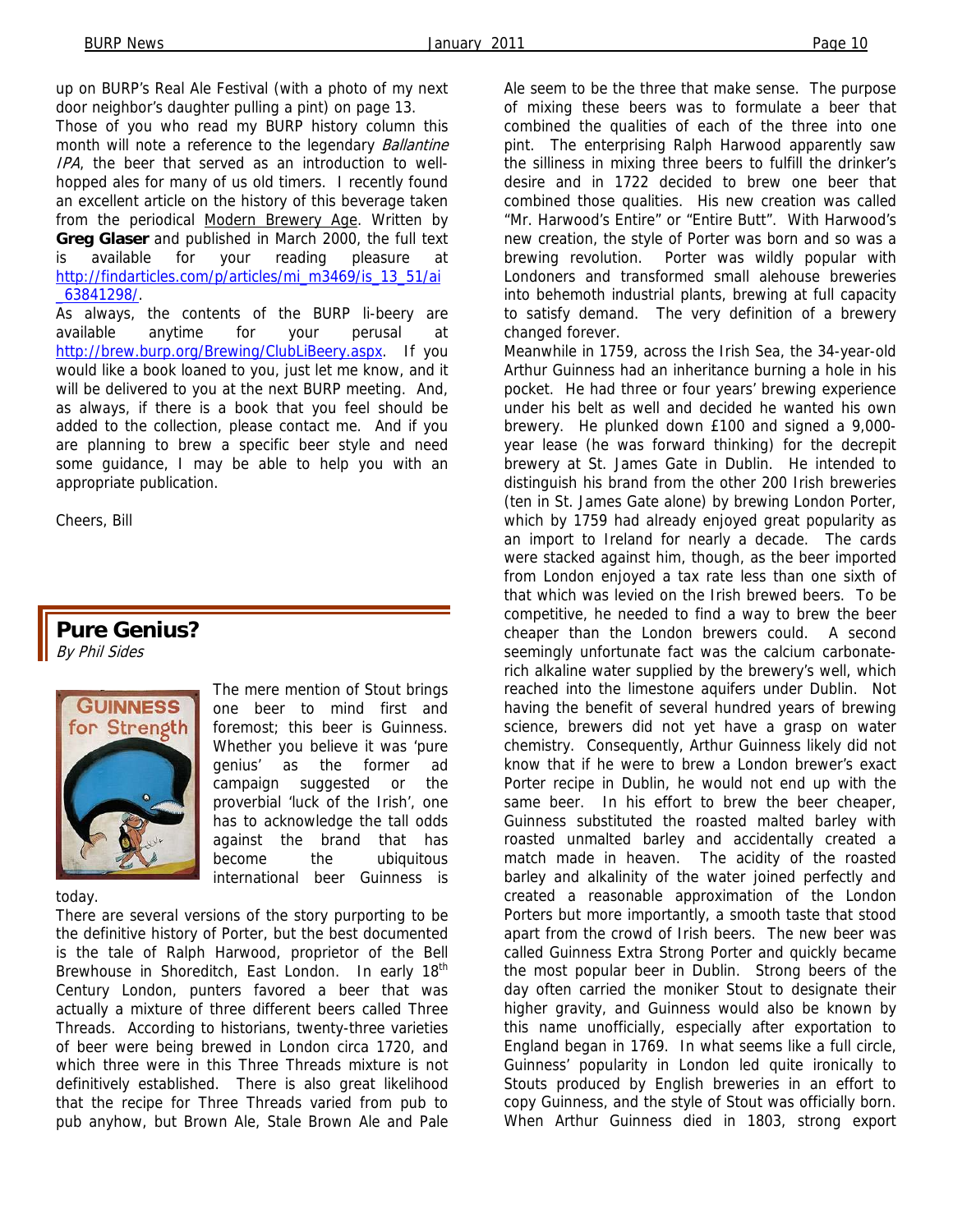versions of his beer were being sold as far away as the Caribbean.

Of course, Guinness is quite a different beer today, as the style has evolved for over two centuries, and the other stouts produced around the world vary by geography and local tastes. The English prefer a sweeter stout. The Irish like theirs at a low gravity and quite dry. In the West Indies, stouts are strong and assertively roasty. And in the United States, like most classic beer styles, our stouts pretty much run the gamut.

Here is what the BJCP guidelines have to say about stouts:

| <b>Stout</b> | <b>OG</b> | FG        | <b>ABV</b> | <b>IBU</b> | <b>SR</b> |
|--------------|-----------|-----------|------------|------------|-----------|
|              |           |           | ℅          |            | М         |
| Dry Stout    | $1.036 -$ | $1.007 -$ | $4.0 -$    | $30-$      | $25 -$    |
|              | 50        | 11        | 5.0        | 45         | 40        |
| Sweet        | $1.044 -$ | $1.012 -$ | $4.0 -$    | $20 -$     | $30-$     |
| Stout        | 60        | 24        | 6.0        | 40         | 40        |
| Oatmeal      | $1.048 -$ | $1.010 -$ | $4.2 -$    | $25 -$     | $22 -$    |
| Stout        | 65        | 18        | 5.9        | 40         | 40        |
| Foreign      | $1.056 -$ | $1.010 -$ | $5.5-$     | $30 -$     | $30 -$    |
| Extra Stout  | 75        | 18        | 8.0        | 70         | 40        |
| American     | $1.050 -$ | $1.010 -$ | $5.0-$     | $35 -$     | $30-$     |
| Stout        | 75        | 22        | 7.0        | 75         | 40        |
| Russian      | $1.075 -$ | $1.018 -$ | $8.0-$     | $50-$      | $30-$     |
| Imperial     | 1.115     | 30        | 12.0       | 90         | 40        |
| Stout        |           |           |            |            |           |

## **13. STOUT**

#### *13A. Dry Stout*

**Aroma:** Coffee-like roasted barley and roasted malt aromas are prominent; may have slight chocolate, cocoa and/or grainy secondary notes. Esters medium-low to none. No diacetyl. Hop aroma low to none.

**Appearance:** Jet black to deep brown with garnet highlights in color. Can be opaque (if not, it should be clear). A thick, creamy, long-lasting, tan- to browncolored head is characteristic.

**Flavor:** Moderate roasted, grainy sharpness, optionally with light to moderate acidic sourness, and medium to high hop bitterness. Dry, coffee-like finish from roasted grains. May have a bittersweet or unsweetened chocolate character in the palate, lasting into the finish. Balancing factors may include some creaminess, medium-low to no fruitiness, and medium to no hop flavor. No diacetyl.

**Mouthfeel:** Medium-light to medium-full body, with a creamy character. Low to moderate carbonation. For the high hop bitterness and significant proportion of dark grains present, this beer is remarkably smooth. The perception of body can be affected by the overall gravity with smaller beers being lighter in body. May have a light astringency from the roasted grains, although harshness is undesirable.

**Overall Impression:** A very dark, roasty, bitter, creamy ale.

**History:** The style evolved from attempts to capitalize on the success of London porters, but originally reflected a fuller, creamier, more "stout" body and strength. When a brewery offered a stout and a porter, the stout was always the stronger beer (it was originally called a "Stout Porter"). Modern versions are brewed from a lower OG and no longer reflect a higher strength than porters.

**Comments:** This is the draught version of what is otherwise known as Irish stout or Irish dry stout. Bottled versions are typically brewed from a significantly higher OG and may be designated as foreign extra stouts (if sufficiently strong). While most commercial versions rely primarily on roasted barley as the dark grain, others use chocolate malt, black malt or combinations of the three. The level of bitterness is somewhat variable, as is the roasted character and the dryness of the finish; allow for interpretation by brewers. **Ingredients:** The dryness comes from the use of roasted unmalted barley in addition to pale malt, moderate to high hop bitterness, and good attenuation. Flaked unmalted barley may also be used to add creaminess. A small percentage (perhaps 3%) of soured beer is sometimes added for complexity (generally by Guinness only). Water typically has moderate carbonate hardness, although high levels will not give the classic dry finish.

**Commercial Examples:** Guinness Draught Stout (also canned), Murphy's Stout, Beamish Stout, O'Hara's Celtic Stout, Russian River O.V.L. Stout, Three Floyd's Black Sun Stout, Dorothy Goodbody's Wholesome Stout, Orkney Dragonhead Stout, Old Dominion Stout, Goose Island Dublin Stout, Brooklyn Dry Stout

#### *13B. Sweet Stout*

**Aroma:** Mild roasted grain aroma, sometimes with coffee and/or chocolate notes. An impression of creamlike sweetness often exists. Fruitiness can be low to moderately high. Diacetyl low to none. Hop aroma low to none.

**Appearance:** Very dark brown to black in color. Can be opaque (if not, it should be clear). Creamy tan to brown head.

**Flavor:** Dark roasted grains and malts dominate the flavor as in dry stout, and provide coffee and/or chocolate flavors. Hop bitterness is moderate (lower than in dry stout). Medium to high sweetness (often from the addition of lactose) provides a counterpoint to the roasted character and hop bitterness, and lasts into the finish. Low to moderate fruity esters. Diacetyl low to none. The balance between dark grains/malts and sweetness can vary, from quite sweet to moderately dry and somewhat roasty.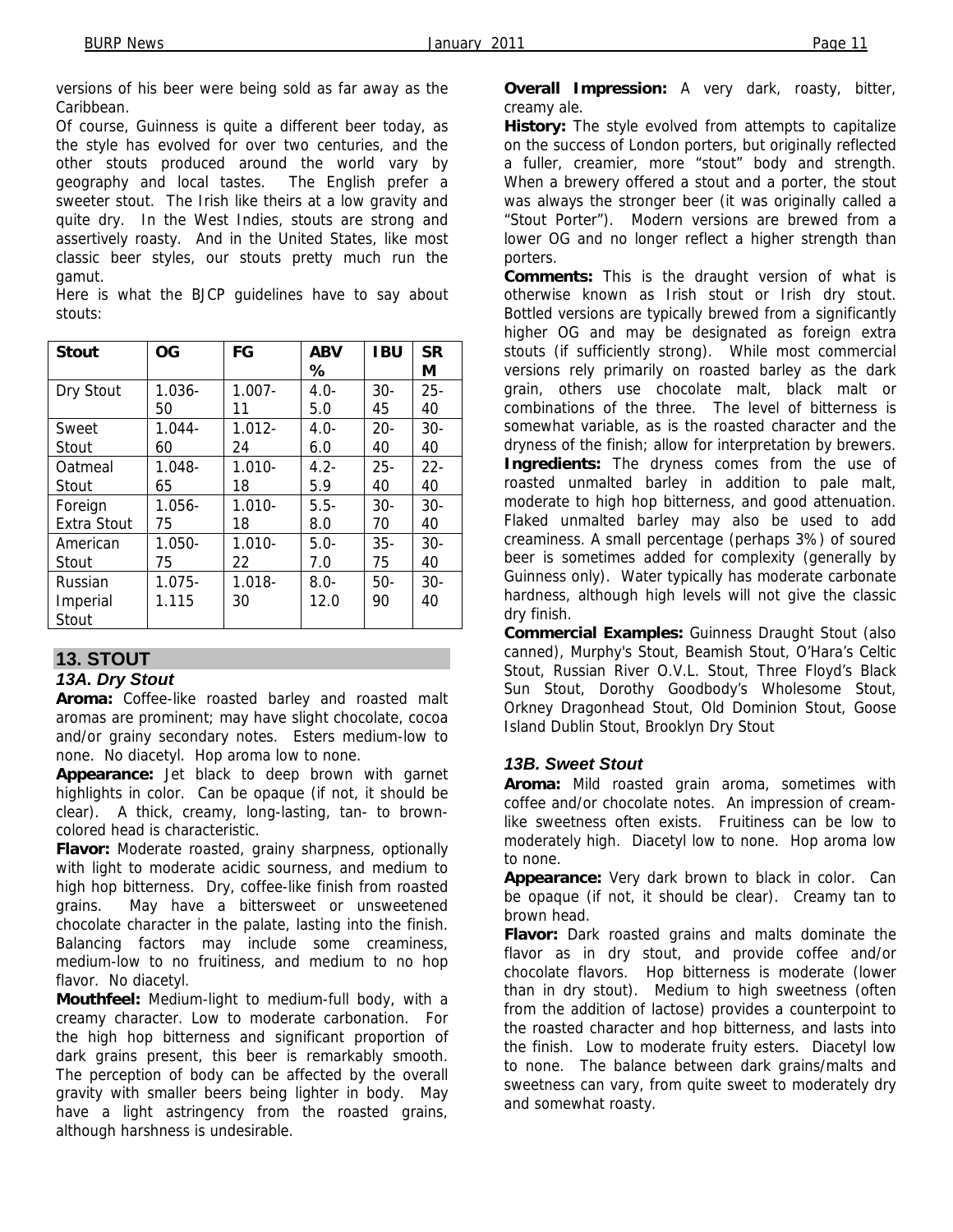**Mouthfeel:** Medium-full to full-bodied and creamy. Low to moderate carbonation. High residual sweetness from unfermented sugars enhances the full-tasting mouthfeel.

**Overall Impression:** A very dark, sweet, full-bodied, slightly roasty ale. Often tastes like sweetened espresso.

**History:** An English style of stout. Historically known as "Milk" or "Cream" stouts, legally this designation is no longer permitted in England (but is acceptable elsewhere). The "milk" name is derived from the use of lactose, or milk sugar, as a sweetener.

**Comments:** Gravities are low in England, higher in exported and US products. Variations exist, with the level of residual sweetness, the intensity of the roast character, and the balance between the two being the variables most subject to interpretation.

**Ingredients:** The sweetness in most Sweet Stouts comes from a lower bitterness level than dry stouts and a high percentage of unfermentable dextrins. Lactose, an unfermentable sugar, is frequently added to provide additional residual sweetness. Base of pale malt, and may use roasted barley, black malt, chocolate malt, crystal malt, and adjuncts such as maize or treacle. High carbonate water is common.

**Commercial Examples:** Mackeson's XXX Stout, Watney's Cream Stout, Farson's Lacto Stout, St. Peter's Cream Stout, Marston's Oyster Stout, Sheaf Stout, Hitachino Nest Sweet Stout (Lacto), Samuel Adams Cream Stout, Left Hand Milk Stout, Widmer Snowplow Milk Stout

#### *13C. Oatmeal Stout*

**Aroma:** Mild roasted grain aromas, often with a coffeelike character. A light sweetness can imply a coffeeand-cream impression. Fruitiness should be low to medium. Diacetyl medium-low to none. Hop aroma low to none (UK varieties most common). A light oatmeal aroma is optional.

**Appearance:** Medium brown to black in color. Thick, creamy, persistent tan- to brown-colored head. Can be opaque (if not, it should be clear).

**Flavor:** Medium sweet to medium dry palate, with the complexity of oats and dark roasted grains present. Oats can add a nutty, grainy or earthy flavor. Dark grains can combine with malt sweetness to give the impression of milk chocolate or coffee with cream. Medium hop bitterness with the balance toward malt. Diacetyl medium-low to none. Hop flavor medium-low to none.

**Mouthfeel:** Medium-full to full body, smooth, silky, sometimes an almost oily slickness from the oatmeal. Creamy. Medium to medium-high carbonation.

**Overall Impression:** A very dark, full-bodied, roasty, malty ale with a complementary oatmeal flavor.

**History:** An English seasonal variant of sweet stout that is usually less sweet than the original, and relies on oatmeal for body and complexity rather than lactose for body and sweetness.

**Comments:** Generally between sweet and dry stouts in sweetness. Variations exist, from fairly sweet to quite dry. The level of bitterness also varies, as does the oatmeal impression. Light use of oatmeal may give a certain silkiness of body and richness of flavor, while heavy use of oatmeal can be fairly intense in flavor with an almost oily mouthfeel. When judging, allow for differences in interpretation.

**Ingredients:** Pale, caramel and dark roasted malts and grains. Oatmeal (5-10%+) used to enhance fullness of body and complexity of flavor. Hops primarily for bittering. Ale yeast. Water source should have some carbonate hardness.

**Commercial Examples:** Samuel Smith Oatmeal Stout, Young's Oatmeal Stout, McAuslan Oatmeal Stout, Maclay's Oat Malt Stout, Broughton Kinmount Willie Oatmeal Stout, Anderson Valley Barney Flats Oatmeal Stout, Tröegs Oatmeal Stout, New Holland The Poet, Goose Island Oatmeal Stout, Wolaver's Oatmeal Stout

#### *13D. Foreign Extra Stout*

**Aroma:** Roasted grain aromas moderate to high, and can have coffee, chocolate and/or lightly burnt notes. Fruitiness medium to high. Some versions may have a sweet aroma, or molasses, licorice, dried fruit, and/or vinous aromatics. Stronger versions can have the aroma of alcohol (never sharp, hot, or solventy). Hop aroma low to none. Diacetyl low to none.

**Appearance:** Very deep brown to black in color. Clarity usually obscured by deep color (if not opaque, should be clear). Large tan to brown head with good retention.

**Flavor:** Tropical versions can be quite sweet without much roast or bitterness, while export versions can be moderately dry (reflecting impression of a scaled-up version of either sweet stout or dry stout). Roasted grain and malt character can be moderate to high, although sharpness of dry stout will not be present in any example. Tropical versions can have high fruity esters, smooth dark grain flavors, and restrained bitterness; they often have a sweet, rum-like quality. Export versions tend to have lower esters, more assertive roast flavors, and higher bitterness. The roasted flavors of either version may taste of coffee, chocolate, or lightly burnt grain. Little to no hop flavor. Very low to no diacetyl.

**Mouthfeel:** Medium-full to full body, often with a smooth, creamy character. May give a warming (but never hot) impression from alcohol presence. Moderate to moderately-high carbonation.

**Overall Impression:** A very dark, moderately strong, roasty ale. Tropical varieties can be quite sweet, while export versions can be drier and fairly robust.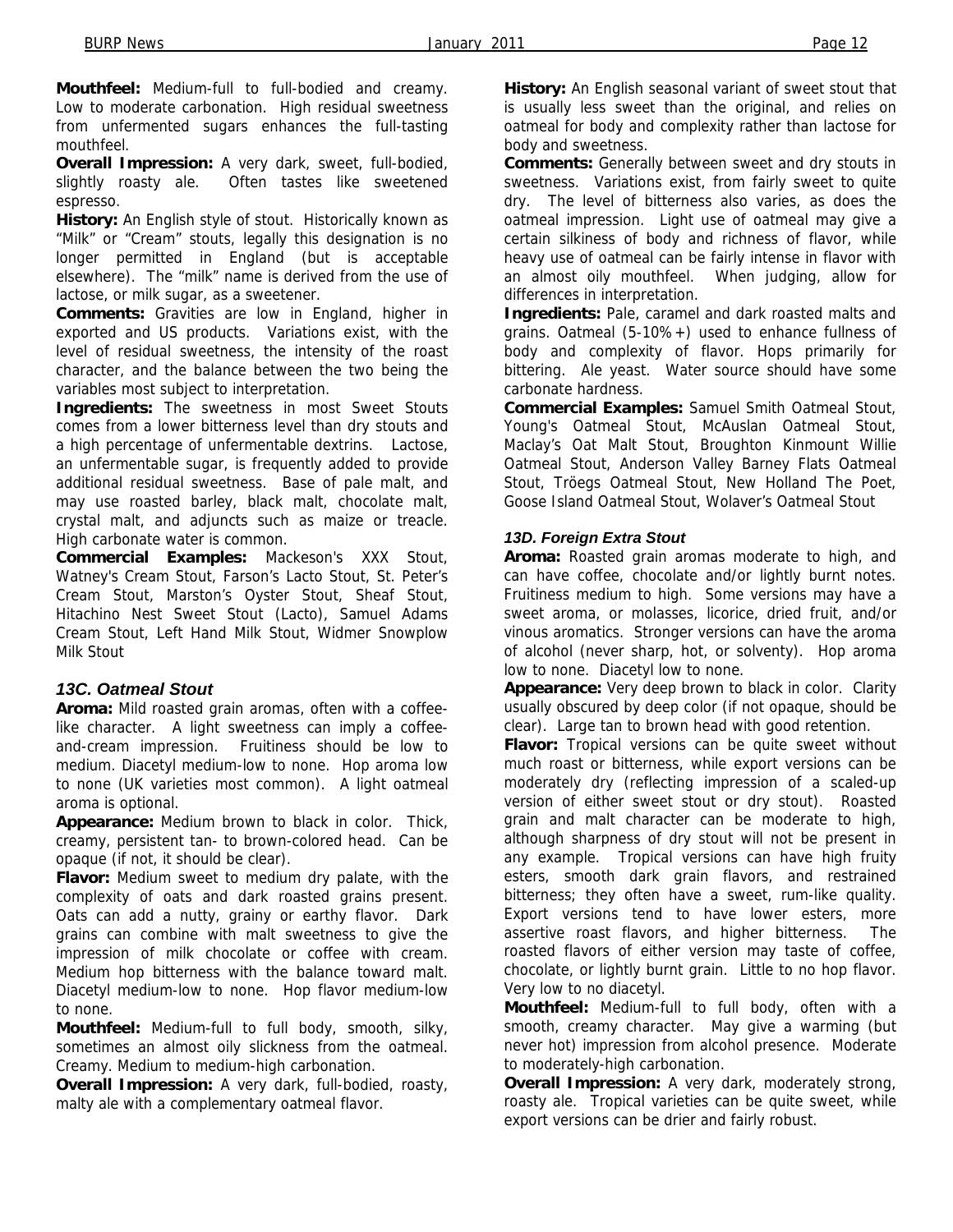**History:** Originally high-gravity stouts brewed for tropical markets (and hence, sometimes known as "Tropical Stouts"). Some bottled export (i.e., stronger) versions of dry or sweet stout also fit this profile. Guinness Foreign Extra Stout has been made since the early 1800s.

**Comments:** A rather broad class of stouts, these can be either fruity and sweet, dry and bitter, or even tinged with Brettanomyces (e.g., Guinness Foreign Extra Stout; this type of beer is best entered as a Specialty Beer – Category 23). Think of the style as either a scaled-up dry and/or sweet stout, or a scaled-down Imperial stout without the late hops. Highly bitter and hoppy versions are best entered as American-style Stouts (13E).

**Ingredients:** Similar to dry or sweet stout, but with more gravity. Pale and dark roasted malts and grains. Hops mostly for bitterness. May use adjuncts and sugar to boost gravity. Ale yeast (although some tropical stouts are brewed with lager yeast).

**Commercial Examples: Tropical-Type:** Lion Stout (Sri Lanka), Dragon Stout (Jamaica), ABC Stout (Singapore), Royal Extra "The Lion Stout" (Trinidad), Jamaica Stout (Jamaica), **Export-Type:** Freeminer Deep Shaft Stout, Guinness Foreign Extra Stout (bottled, not sold in the US), Ridgeway of Oxfordshire Foreign Extra Stout, Coopers Best Extra Stout, Elysian Dragonstooth Stout

#### *13E. American Stout*

**Aroma:** Moderate to strong aroma of roasted malts, often having a roasted coffee or dark chocolate quality. Burnt or charcoal aromas are low to none. Medium to very low hop aroma, often with a citrusy or resiny American hop character. Esters are optional, but can be present up to medium intensity. Light alcohol-derived aromatics are also optional. No diacetyl.

**Appearance:** Generally a jet black color, although some may appear very dark brown. Large, persistent head of light tan to light brown in color. Usually opaque.

**Flavor:** Moderate to very high roasted malt flavors, often tasting of coffee, roasted coffee beans, dark or bittersweet chocolate. May have a slightly burnt coffee ground flavor, but this character should not be prominent if present. Low to medium malt sweetness, often with rich chocolate or caramel flavors. Medium to high bitterness. Hop flavor can be low to high, and generally reflects citrusy or resiny American varieties. Light esters may be present but are not required. Medium to dry finish, occasionally with a light burnt quality. Alcohol flavors can be present up to medium levels, but smooth. No diacetyl.

**Mouthfeel:** Medium to full body. Can be somewhat creamy, particularly if a small amount of oats have been used to enhance mouthfeel. Can have a bit of roastderived astringency, but this character should not be excessive. Medium-high to high carbonation. Light to

moderately strong alcohol warmth, but smooth and not excessively hot.

**Overall Impression:** A hoppy, bitter, strongly roasted Foreign-style Stout (of the export variety).

**Comments:** Breweries express individuality through varying the roasted malt profile, malt sweetness and flavor, and the amount of finishing hops used. Generally has bolder roasted malt flavors and hopping than other traditional stouts (except Imperial Stouts).

**Ingredients:** Common American base malts and yeast. Varied use of dark and roasted malts, as well as caramel-type malts. Adjuncts such as oatmeal may be present in low quantities. American hop varieties.

**Commercial Examples:** Rogue Shakespeare Stout, Deschutes Obsidian Stout, Sierra Nevada Stout, North Coast Old No. 38, Bar Harbor Cadillac Mountain Stout, Avery Out of Bounds Stout, Lost Coast 8 Ball Stout, Mad River Steelhead Extra Stout

#### *13F. Russian Imperial Stout*

**Aroma:** Rich and complex, with variable amounts of roasted grains, maltiness, fruity esters, hops, and alcohol. The roasted malt character can take on coffee, dark chocolate, or slightly burnt tones and can be light to moderately strong. The malt aroma can be subtle to rich and barleywine-like, depending on the gravity and grain bill. May optionally show a slight specialty malt character (e.g., caramel), but this should only add complexity and not dominate. Fruity esters may be low to moderately strong, and may take on a complex, dark fruit (e.g., plums, prunes, raisins) character. Hop aroma can be very low to quite aggressive, and may contain any hop variety. An alcohol character may be present, but shouldn't be sharp, hot or solventy. Aged versions may have a slight vinous or port-like quality, but shouldn't be sour. No diacetyl. The balance can vary with any of the aroma elements taking center stage. Not all possible aromas described need be present; many interpretations are possible. Aging affects the intensity, balance and smoothness of aromatics.

**Appearance:** Color may range from very dark reddishbrown to jet black. Opaque. Deep tan to dark brown head. Generally has a well-formed head, although head retention may be low to moderate. High alcohol and viscosity may be visible in "legs" when beer is swirled in a glass.

**Flavor:** Rich, deep, complex and frequently quite intense, with variable amounts of roasted malt/grains, maltiness, fruity esters, hop bitterness and flavor, and alcohol. Medium to aggressively high bitterness. Medium-low to high hop flavor (any variety). Moderate to aggressively high roasted malt/grain flavors can suggest bittersweet or unsweetened chocolate, cocoa, and/or strong coffee. A slightly burnt grain, burnt currant or tarry character may be evident. Fruity esters may be low to intense, and can take on a dark fruit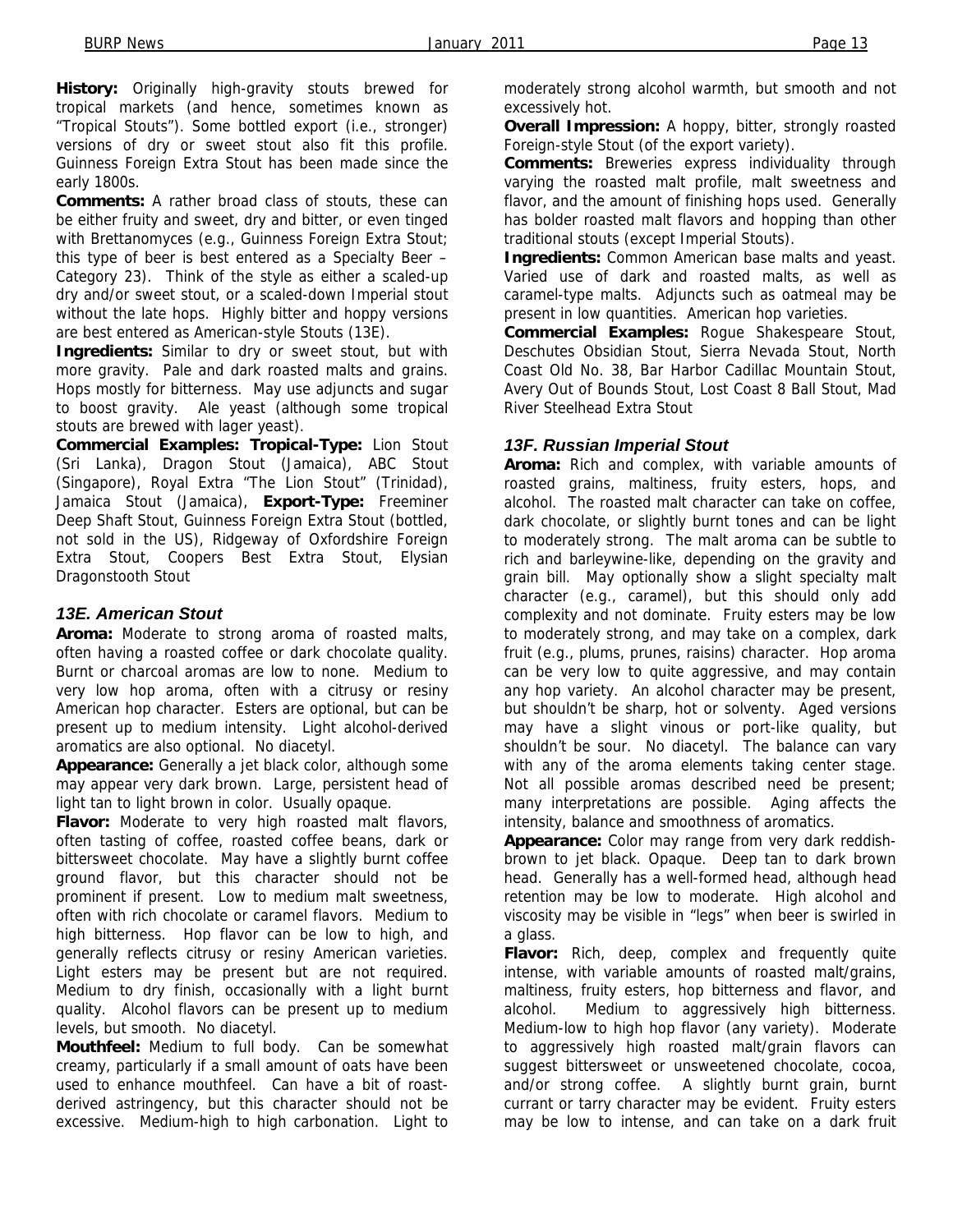character (raisins, plums, or prunes). Malt backbone can be balanced and supportive to rich and barleywinelike, and may optionally show some supporting caramel, bready or toasty flavors. Alcohol strength should be evident, but not hot, sharp, or solventy. No diacetyl. The palate and finish can vary from relatively dry to moderately sweet, usually with some lingering roastiness, hop bitterness and warming character. The balance and intensity of flavors can be affected by aging, with some flavors becoming more subdued over time and some aged, vinous or port-like qualities developing.

**Mouthfeel:** Full to very full-bodied and chewy, with a velvety, luscious texture (although the body may decline with long conditioning). Gentle smooth warmth from alcohol should be present and noticeable. Should not be syrupy and under-attenuated. Carbonation may be low to moderate, depending on age and conditioning.

**Overall Impression:** An intensely flavored, big, dark ale. Roasty, fruity, and bittersweet, with a noticeable alcohol presence. Dark fruit flavors meld with roasty, burnt, or almost tar-like sensations. Like a black barleywine with every dimension of flavor coming into play.

**History:** Brewed to high gravity and hopping level in England for export to the Baltic States and Russia. Said to be popular with the Russian Imperial Court. Today is even more popular with American craft brewers, who have extended the style with unique American characteristics.

**Comments:** Variations exist, with English and American interpretations (predictably, the American versions have more bitterness, roasted character, and finishing hops, while the English varieties reflect a more complex specialty malt character and a more forward ester profile). The wide range of allowable characteristics allow for maximum brewer creativity.

**Ingredients:** Well-modified pale malt, with generous quantities of roasted malts and/or grain. May have a complex grain bill using virtually any variety of malt. Any type of hops may be used. Alkaline water balances the abundance of acidic roasted grain in the grist. American or English ale yeast.

**Commercial Examples:** Three Floyd's Dark Lord, Bell's Expedition Stout, North Coast Old Rasputin Imperial Stout, Stone Imperial Stout, Samuel Smith Imperial Stout, Scotch Irish Tsarina Katarina Imperial Stout, Thirsty Dog Siberian Night, Deschutes The Abyss, Great Divide Yeti, Southampton Russian Imperial Stout, Rogue Imperial Stout, Bear Republic Big Bear Black Stout, Great Lakes Blackout Stout, Avery The Czar, Founders Imperial Stout, Victory Storm King, Brooklyn Black Chocolate Stout

#### **Stout Recipes:**

#### **"Booty Of A Hoodlum"**

Guinness Draught Clone from Phil Sides Recipe for 12 gallons and assumes 75% efficiency  $OG = 1.038$  $FG = 1.022$  $IBU = 37$ Grist: 12.58 lb Thomas Fawcett Maris Otter Pale Malt 1.8 lb Munton's Roasted Barley 2.64 lb Briess Flaked Barley Hops: 4.2 oz East Kent Goldings, Whole, 4.75% AA, 60 minutes Yeast: White Labs WLP004 Irish Ale Treat mash water for a Dublin profile. Mash @ 152 F for 90 minutes. Boil for 90 minutes adding all the hops after

#### **"Blackest Hole In All Of Space"**

30 minutes. Ferment @ 68 F.

Sweet Stout from Phil Sides Recipe for 12 gallons and assumes 75% efficiency  $OG = 1.073$  $FG = 1.022$  $IBU = 40$ Grist: 21.6 lb Thomas Fawcett Halcyon Pale Malt 2.4 lb Baird Crystal 120 1.8 lb Munton's Roasted Barley 1.2 lb Munton's Chocolate Malt 2.7 lb Briess Flaked Oats .45 lb Briess Flaked Barley .53 lb Baird Wheat Malt 1.2 lb Lactose Hops: 5 oz East Kent Goldings, Whole, 4.75% AA, 60 minutes Yeast:

White Labs WLP004 Irish Ale

Treat mash water for a London profile. Mash @ 158 F for 90 minutes. Boil for 90 minutes adding all the hops after 30 minutes. Ferment @ 68 F.